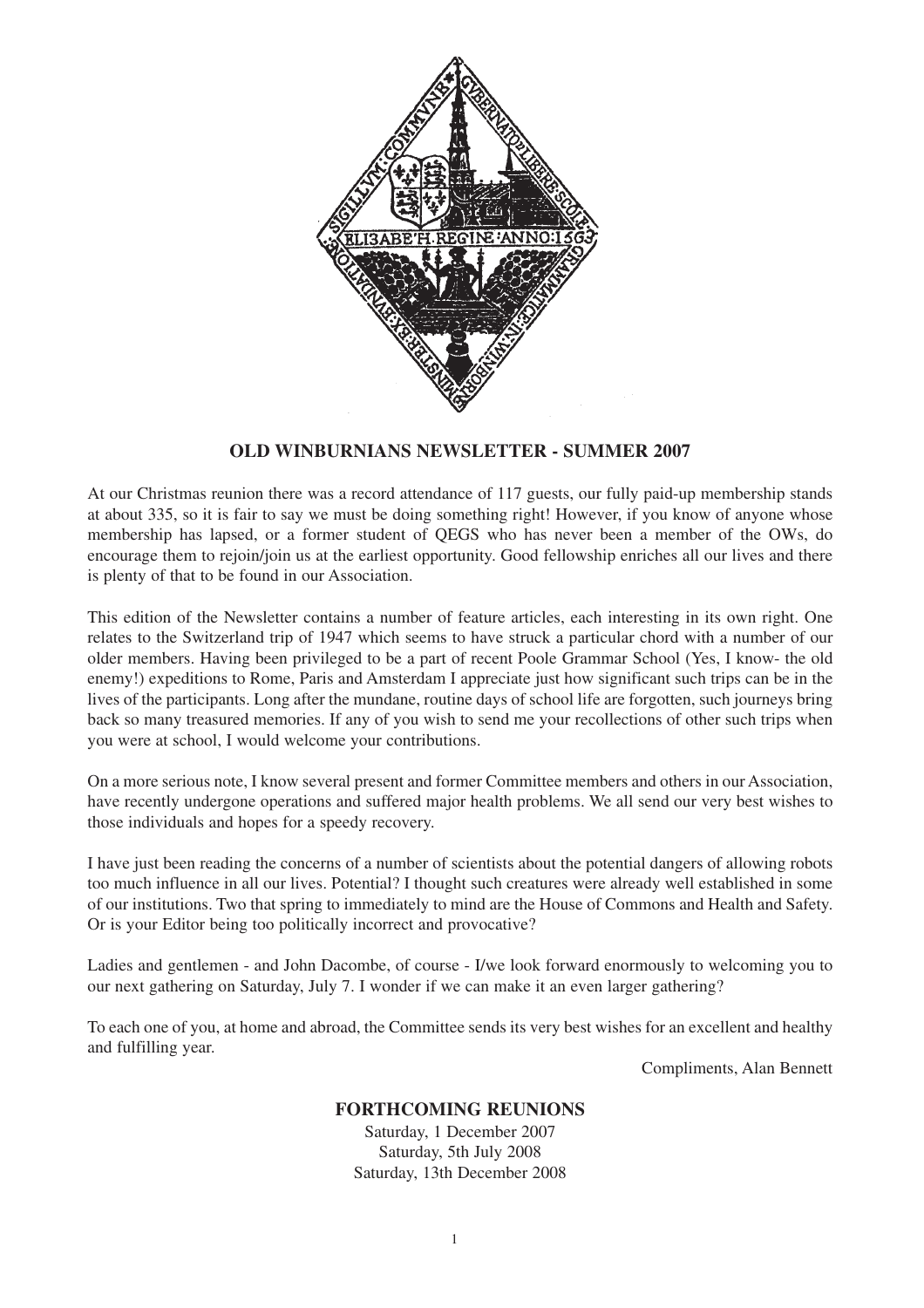# **THE REUNION ON SATURDAY, 2 DECEMBER, 2006**

The following is a list of those members (their spouses and friends, where known) who attended. Where possible, I have included the maiden names of our lady members.



Ken Nicklen and Terry Randall

**Chadd), Pam Charman, Paul Charman, Rod Cheese, John Clode, Brian Cooper, M.A. Copelin, Robert Copelin, Janet Coy (nee Dowd), John Dacombe, John Dare, Janet Davidson (nee Horsey), Zen Dotimas, Jack Douch, Peter Douch, Bob Downer, Joyce Downton, Faith Elford (nee Hawes), Peter Eyres, David**



Rod Hurt and Don Phillips

**Brian Hall, Jill Hall, Lawson Hall, Noreen Hall, Audrey Hallett, Keith Harvey, Bill Haskell, Sue Hatherley (nee Bush), Dot Hawker, Len Hawker, Kay Herridge, Maurice Herridge, Geoff Hill, John Hilton-King, John Horsey, Patrick Keeping, Sue Lawrence, Alan Maitland, June Maitland, Patricia Marshall (nee Unsworth), Jenny Moss (nee Day), Vic Moss, Fay Nicklen,**

**Alwyn Annels, Gareth Annels, Ann Antell, Morgan Antell, Emma Ayling, Michael Bartlett, Alan Bennett, Nick Bishop, Tony Bletsoe, Alice Booth, Reg Booth, Cynthia Breach, Rex Breach, Erica Burry, Paul Burry, Eunice Carnall (nee**



David Finnemore and Derek Stevens

**Finnemore, Elaine Flippant, John Flippant, Doug Foyle, Olive Foyle, Mervyn Frampton, Sue Frampton, Edgar Francis, Ine Francis, David Fripp, John Froud, Margaret Froud, Brian Glover, John Guy, Frank Hackforth,**



Our illustrious Chairman Carolyn Kamcke

**Kay Nicklen, Charles Palmer, Wilfred Palmer, Peter Pardy, Beau Parke, Brian Pearce, Len Pearce, Roy Perry, Don Phillips, Graham Powell, Christine Price (nee Richmond), Terry Randall, Betty Read (nee White), Richard Read, Gordon Richards, Nesta Richards, David Roberts, Ray Scott, John Selby, Elsie Shears, Frank Shears, Ken Smart, Margaret Stokes (nee Burden), Geoff Stokes, Rodney Smith, Anne Sweeney, Cynthia Tanner (nee Streets), Neill Tanner, Ken Taylor, Patricia Townsend, Monica Vatcher (nee Brown), Peter Weaver, Geoff Welch, Stan White, Roger Whittaker, Ed Wood, Jose Wood, Beryl Wythers (nee Moreton).**

**APOLOGIES**

**Richard Ferguson, Dick Jeffrey, Tony Leigh, David Park, Brian Richmond.**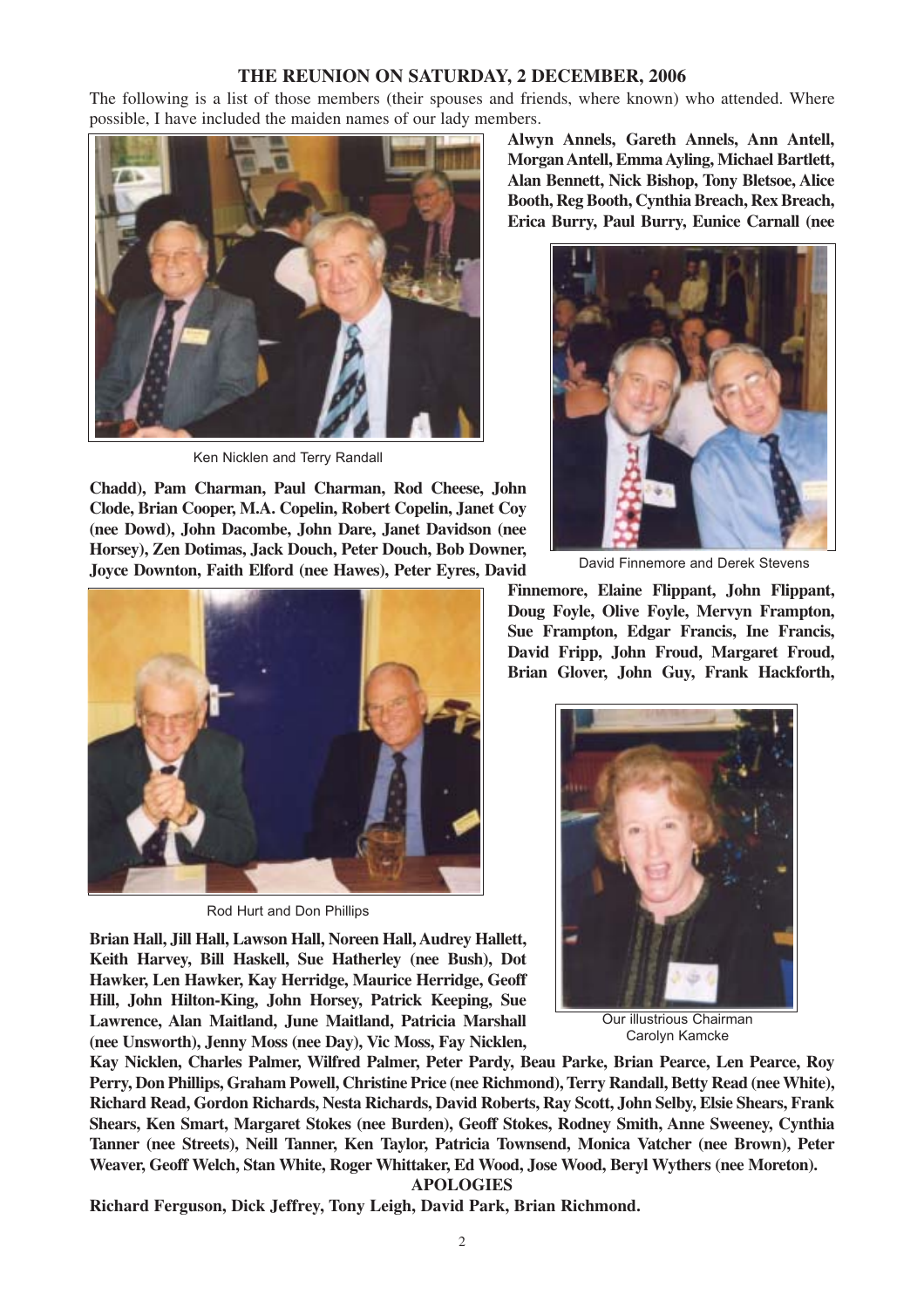# **IMPORTANT NOTICE**

# **OLD WINBURNIANS**

### NOTICE OF ANNUAL GENERAL MEETING TO BE HELD AT COBHAM'S SPORTS & SOCIAL CLUB AT NOON ON SATURDAY THE 7TH OF JULY 2007.

- 1. Apologies for absence.
- 2. Minutes of Adoption Meeting held on 1st of February 2007.
- 3. Matters Arising.
- 4. Chairman's Report.
- 5. Secretary's Report.
- 6. Adoption of Annual Accounts.
- 7. Election of Officers and Committee for 2007 / 8.
- 8. Re-election of Auditor. [Keith Newman].
- 9. Date, Time and Location of Next AGM.
- 10. Any Other Business.

"The attention of members is drawn to the Notice of the Annual General Meeting of the Old Winburnians which is the first to be held under the recently approved 'Rules and Regulations'. As you will note, it is to take place at Cobhams Sports & Social Club on the same day as the Summer Reunion and will be at 12 noon sharp. As the Buffet Lunch is timed for 12.30, the meeting is not expected to be lengthy. Reports will be brief and, in an effort to expedite matters, the committe have expressed their willingness to stand 'en bloc' for re-election.

The current committee is : -. Carolyn Kamcke Chairman, Don Phillips Vice Chairman. Born Prinings<br>Betty Read<br>Len Pearce Treasurer. Secretary. Alan Bennett Newsletter. David Finnemore Membership Sec. Derek Stevens Memorabilia. Tony Bletsoe Member. Rodney Hurt Member Patrick Keeping Member Alan Maitland Member Ken Nicklen Member.

As the Summer Renunion is less formal than the Winter Lunch, it is anticipated that, after a brief welcome from The Chair, there will be a Toast to the 'Good Lady Meg', followed by the School Song. The proceeds of the Summer & Winter Raffles will be divided between two charities, The Bournemouth Talking Newspaper and "Julia's House", the Dorset childrens' hospice.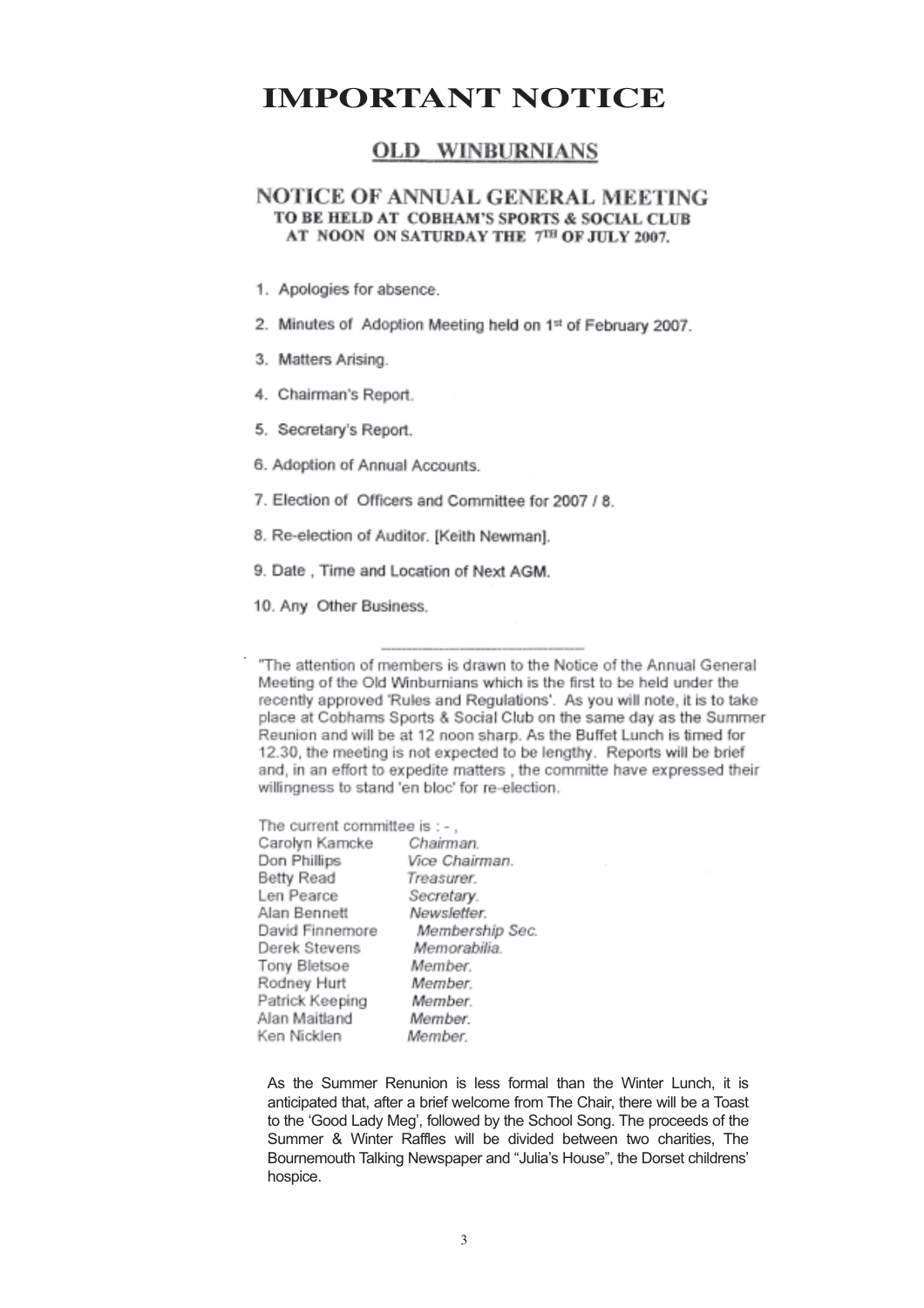#### **DISTANT TIMES RECALLED**

We have obtained a copy of the Winburnian magazine running from 1907 to 1927. This is the volume which was thought to be missing but which has been in the safekeeping of **Chris Hampton**, a former Master who lives in Ferndown. To read through these pages is to make acquaintance with a world we thought forgotten. What is so surprising is to realise just how small the school was in 1907. There were only about 30 boys. The start of the volume corresponds nicely with the departure of **Eustace Fynes-Clinton** after 27 years and the arrival of **Dr Allan** as Headmaster. It also marks the beginning of an upward swing in the numbers because, by the time it ends, there are more than 200 pupils. So many of the names will be familiar to the reader. In 1907, Commemoration Day was entertained by scenes from "The Rehearsal" and "Twelfth Night". Among the cast were **O.B.J. Philpott, L. Budden, A.S. Hibberd.** The Chair was taken by **Sir John Hanham**. The prizes were presented by **Mrs Bankes**. The vote of thanks was seconded by **Mr. W.J. Fletcher**, grandson of the formidable former Headmaster, himself an OW and well-known for having designed the present Church House. The secretary of the Old Winburnians was **Capt. R.B. Knight**, who had the job of making a presentation to **Mr and Mrs Fynes-Clinton**. She received a purse, and her husband a cigarette case. *"Some amusement was caused later by the latter, with his usual modesty, imagining that the case itself constituted the entire testimonial, intended to express our estimate of the value of his life's work; on better advice, both purse and case were opened, and were found to contain substantial cheques."*

What also fascinates is the way you can trace a boy's progress, first through school, and then through the years after he leaves. Many kept in touch, and the addresses from which they write is a gazetteer of the British Empire. It's amazing the number who tried their luck abroad, and how easy it was for them to go to the ends of the earth.

Bearing in mind that it was really only in 1896 that Commemoration was instituted, by 1907 it was a regular ceremony, followed closely by the Old Boys' Dinner. Reading this taught me that the toast to "Our Royal Foundress" is drunk in silence. I'm not sure why, can anyone enlighten me? Anyway, perhaps we ought to amend our use of this custom to conform. The Chair was taken at this reunion by **F.R. Rushton**. He was followed by **W. Jackson**, one of the oldest OWs at that time, therefore dating from around 1860. At that time the Association numbered 100 members. The Old Boys cricket match was played on a Tuesday, and School won by 141 runs to 132. Scorers for the school were **Mr Chessall**, a Master, with 76, and another Master, **Mr Pitkin** with 80 runs. For the old boys the brothers **Montgomery** were, as usual, conspicuous with **"Minnie"** taking the lions's share, 55. It goes on to mention that they had a smoking concert, arranged by **F. Blount**, who left before the memory of the existing register. This gentleman was Headmaster of the Choristers at the Chapel Royal. Savoy, no less, **"Bunny"** was present in his most obliging mood, it says. **Blount** was the family name of the **Lords Mountjoy**, longtime occupiers of the Canford Estate, and one wonders whether **Bunny Blount** may have been a descendant of theirs who remained in the area.

#### **GRAHAM POWELL (1938 - 47)**

### **LAST DAY OF TERM**

(From: 47 Rue des Ecoles, 78125 La Boissiere-Ecole, France. Dear Alan,

I have just received the latest Newsletter, which reminded me that recently I found the attached when turning out a cupboard. I've re-typed it, as the original was written in barely legible pencil.

It's just a thumbnail sketch of a brief moment in time 46 years ago when we had most of our lives ahead of us. Nothing exciting happens, but the people named - now for the most part parents and grandparents with a great deal of life behind them - may recognise themselves. Room 4 was on the first floor of the "new" building, long since demolished. You are welcome to publish it if you think it may be of interest. *Thank you, Janet. I am sure it will be of interest*.)

We are sitting in Room 4 on 6th April, 1960, at 10 minutes to 10 a.m. Our desks have all been tidied and the rubbish bin passed round. The board is clean for once, and it is likely to remain so till the beginning of the Summer Term. Everybody is messing about.

Near the door. **Hibberd, Stevens, Slater** and **Stephenson** are having a game of cards. In the same row, near the back of the room, **Bowden, Royce, Martin, Knights, Williamson** and **Rich** are having a quiz from Rich's Quiz Book.

At the back of the room in the next row **Kathleen Hudson** is playing cards with **Woodsford, Douch** and **Froud**, although playing-cards are strictly forbidden at school. At the front of that row, **Heather Barlow** and **Carle Chaffey** are looking at a storyviewer.

Across the gangway in the next row, **Christine Cousins** is reading quietly. Behind her **Elizabeth Gent** has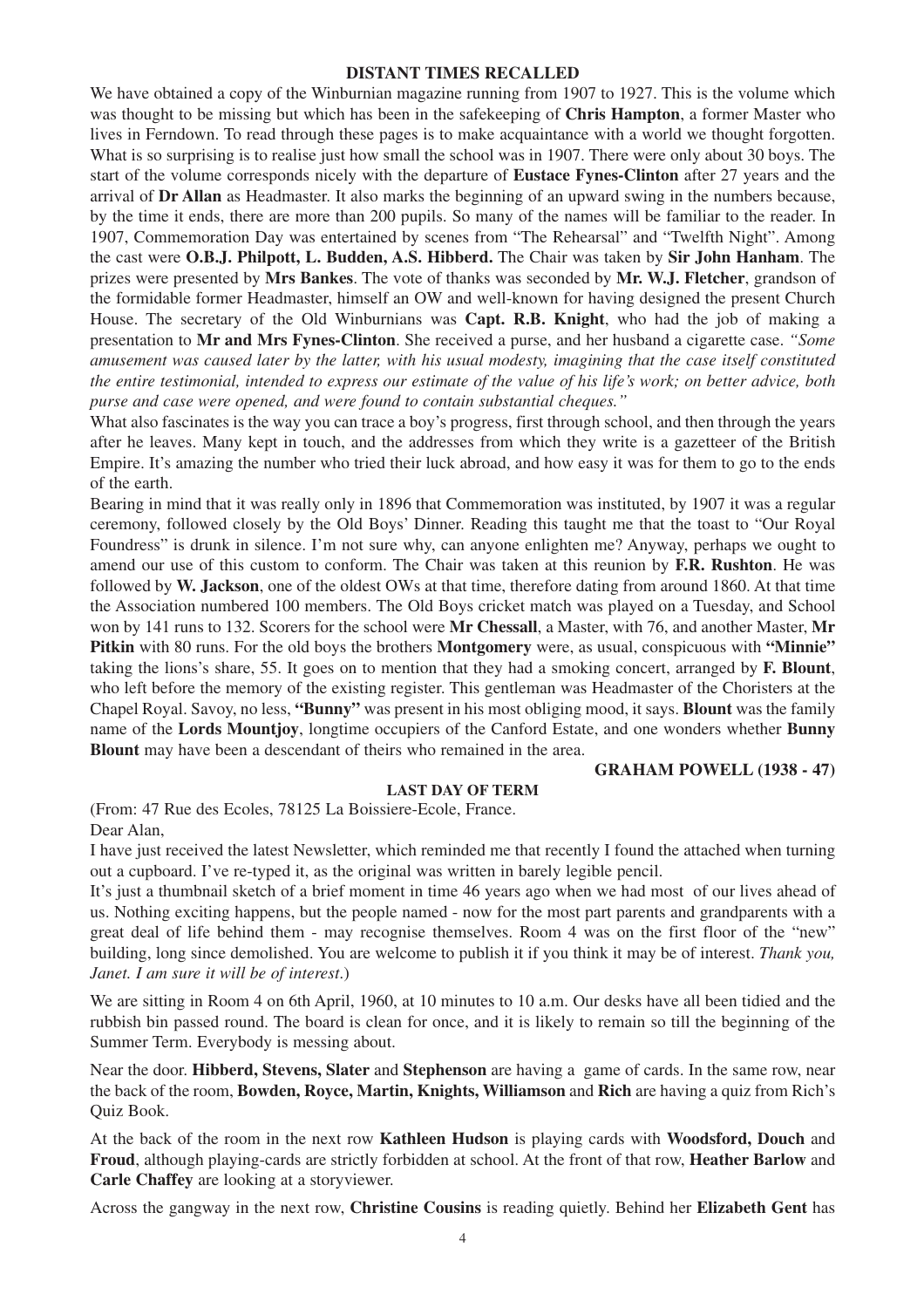just finished tidying her desk and is blowing her nose. In the next desk back, **Jennifer Greening** and **Coralie Haddock** are playing a pencil and paper game, and behind them **Pamela Johnson, Susan Davies, Jacqueline Macgregor** and **Susan Edwards** are playing cards.

Near the back of the room in my row, **June Mansbridge** and **Haidee McIntyre** are reading. In front of them **Christine Millard, Margaret Newell, Jane White, Elizabeth Streets** and **Rosemary Selby** are playing a queer kind of Draughtboard game. **Liz** has just turned round and is talking to me. I am sitting in front of her and in the next desk forward **Susan Wright** has just said *"Janet, are you writing a book?"*

Now, at the back of the room, **Martin** seems to be doing a balancing act on the desk. Stevens has just written untidily on the board. *"2A. Line up in School Lane before going to the Hockey match".*

**Susan Wright** has got up and is joining in the Draughtboard game. Ouch! She is climbing over my chair! Liz says she is bored. She is messing about with a rubber band. It has started to rain, so perhaps we shan't be able to see the Staff Hockey Match.

The babble of chatter is rising to a roar because the boys are having an argument. A moan arises from the back of the room, followed by a squeky voice. Really, those boys.

**Elizabeth Gent** has started doing a crossword. **Jane** has just climbed over my chair, after repeated efforts to get behind it.

**Stephenson** seems to be hot. He has just taken off his jacket, pullover and tie. Some conversation.

*"If you buy something . . ." "You've got to carry on . . ." "I don't know where . . ." "Cor!" "Ha, ha, ha!" "Last day of term . . ." "I thought it . . ." "Hallo Janet . . ." "I thought she was going to do that." "Ha! Ha!" "I'm stuck, real stuck." "Yes?" "refreshment time . . ." "What ever . . .?" "Whacko." "Hi, Slater . . ." "Ow! Oooh! Ow!" "Hmmm . . ." "Whist . . ." "The same to you . . ." "Oh, no!" "You have! He had two threes" "Mrs Who?" "Law." "Mrs Law?" "No!" "Oh dear." "Yes, Susan" "Have you got . . ." "Whoops . . ." "Come on, change . . ."*

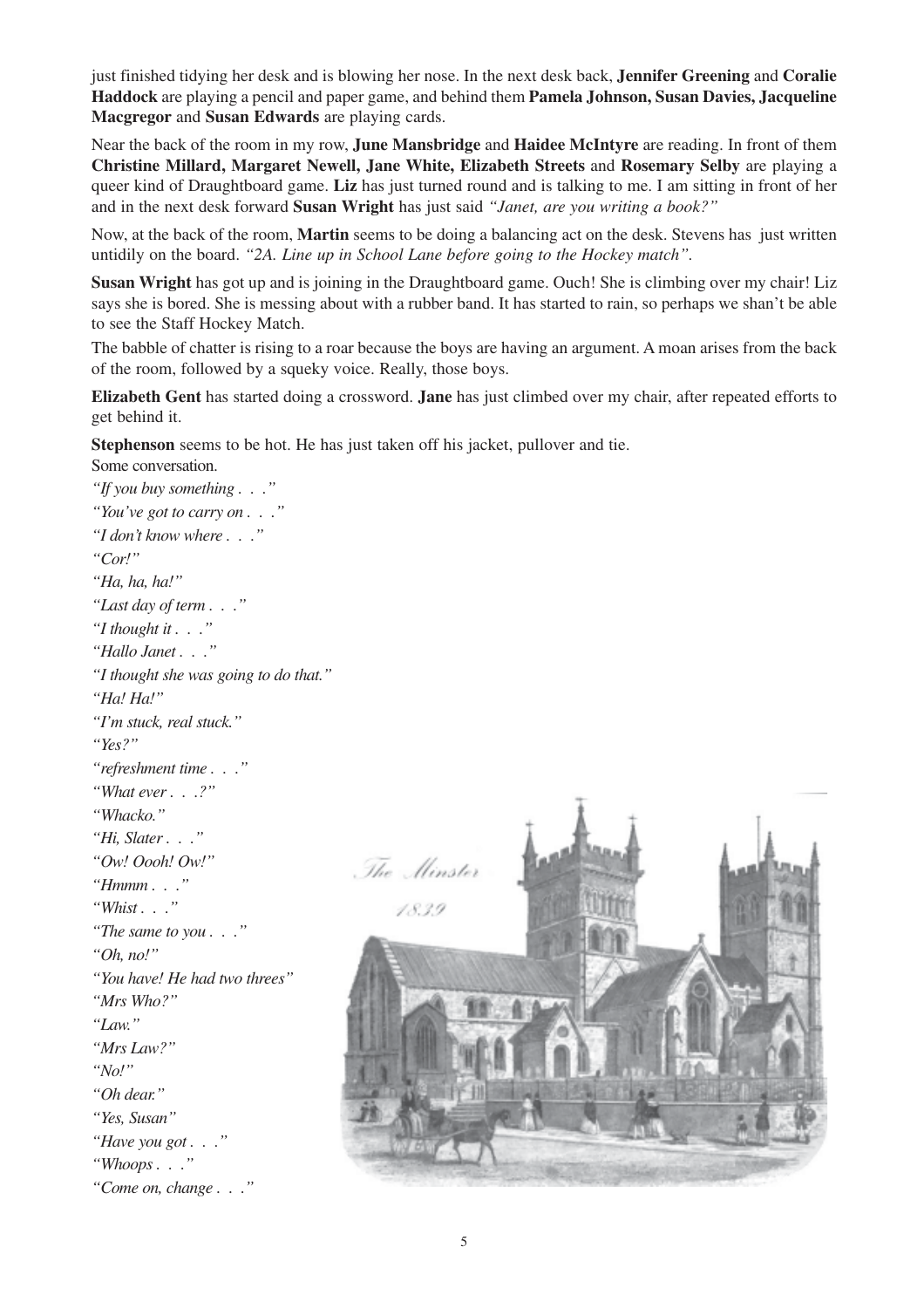Some 6th form boys are looking in the window of the door. The people behind me are playing Happy Families and **Liz** and **Jane** are playing draughts. In the front desk. **Slater** is passing **Stephenson**'s pullover round and **Stephenson** has unbuttoned the neck of his shirt and rolled up his sleeves.

The time is now just gone twenty-five past ten, so I think I'll stop doing this and have a read of my book in a minute. **Stevens** has taken off his pullover now. **Rosemary** is wailing. *"I haven't even got half a family yet!"* Now **Hibberd** has taken off his pullover. **Kathleen Hudson** has just gone out. Well, cheerio! I hope it stops raining.

**JANET DOOLAGE (nee PURSEY)** (1958 - 65)



#### **QUEEN ELIZABETH'S GRAMMAR SCHOOL, WIMBORNE DORSET**.

#### **SCHOOL VISIT TO SWITZERLAND, APRIL 1947.**

On Tuesday lst. April 1947 a group of 4 Masters, **Mr. Huntingdon** (who organised the trip), **Mr. (Motty) Mottram**, **Mr. (Fishy) Maiden**, and **Mr. Clarke** (accompanied by Mrs. Clarke) and 60 boys set off on the first Post-War School

trip, to Switzerland. Royal Blue Coaches left Wimborne at 7a.m., picking up boys at various locations en route to Victoria Coach Station. On arrival, we transferred to the Victoria Railway Station for the Boat Train to Dover, where we embarked on S.S. Prince Charles for the crossing to



*The Editor hopes readers enjoy some more postcard views of Wimborne from his collection. This card postmarked Cranborne 1905, is the reverse of the old school scene above*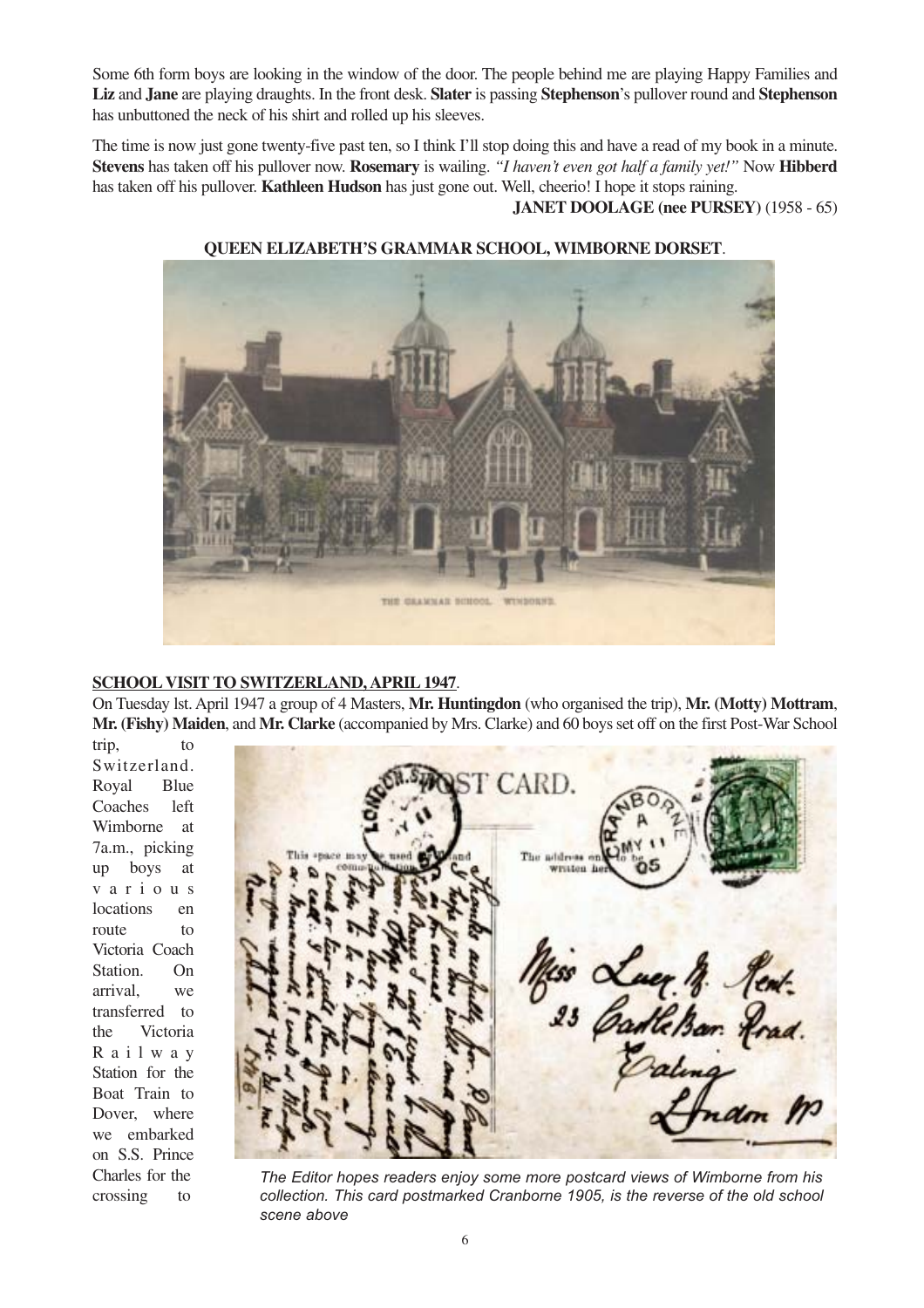Ostend in Belgium.

From here we travelled via Brugges and Ghent to Brussels'Gare du Nord, then transferred to Gare du Sud for the long journey south which took us across Belgium, Luxemburg and France to Basle in Switzerland. The main memories of the journey to Basle are sitting on hard slatted wooden seats and seeing extensive war damage along the way. In neutral Switzerland, where there was no sweet rationing, there was a concerted dash to a stall selling chocolate!

In Basle we changed to an electric train, much faster than the steam train across France, and travelled to Schwyz, passing through a five mile long tunnel en route. From Schwyz we were taken by Automobil A.G.Schwyz coach to our destination, which was the "Jugendferenheim und J.H. Rotschus, Gersau, Vierwaldstattersee (Youth Hostel). The journey took more than 30 hours overall. A quiet supper and off to bed. We slept on straw palliasses and the toilets consisted of a hole in the ground with a foot pad on either side. The Youth Hostel is right on the shore of Lake Lucerne, and still exists today.

During our stay, our activities were as follows:

Thursday 3rd. April. We walked to the village of Vitznau, west of the Youth Hostel, along the shore of the Lake. Most of us did some more shopping, almost certainly including more chocolate!

Friday 4th. April. In the morning we walked to the village of Gersau, east of the Youth Hostel. In the afternoon we walked part way up the mountain directly behind the Youth Hostel, getting up to quite a height, or so it seemed at the time.

Saturday 5th April. We travelled by lake steamer from Vitznau to Lucerne. Part of the time was spent shopping. Purchases included cameras, watches, crayons, propelling pencils and, of course, more chocolate We saw the Chapel Bridge (Kapellebrucke) with its mediaeval paintings and also visited the Lion Monunent. Return to Vitznau was again by Lake Steamer.

Sunday 6th April. We walked to Vitznau to catch the Rigibahn rack railway up the Rigi Kuim mountain. This took us above the snowline and of course there were snowball fights as well as admiring the fine views.

Monday 7th. April. We travelled by Lake Steamer, departing from Gersau, to the northeastern part of the Lake. There were stops at Treib, Brunnen, Seelisberg, and the William Tell Chapel at Altdorf , with paintings of William Tell on the walls. From here, steamer back to Gersau.

Tuesday 9th. April.We started homewards, the reverse of the outward journey, coach to Schwyz, electric train to Basle, steam train across France and Belgium, steamer to Dover, arriving 4.30p.m., into London 7.50 p.m. Departed by coach 8.05pm, and arrived home around I.50a.m. after a holiday which I am sure has stayed in the memory of those who took part as a highlight of their school years.

The above was compiled from information kindly provided by **Ray Wheeler, Brian Davis, Mike Clift**, and **Tony Porter**. A much more detailed account is being prepared for the Old Winburnian's Archives. I shall be attending the Reunion in July 2007 and plan to hand this over to O.W's. Archivist, **Derek Stevens** that time. If anyone who was on the trip would like a copy of the full report, or would like to add information or their own memories, I would be delighted to hear from them. There are a number of photographs, postcards and even a brochure of the Rigibahn, copies of which will be included with the final report.

STAN RICHMOND (1943-1948), 3/150 Fenchurch St., Goolwa, South Australia 5214.

#### **MEMORIES OF THE VERWOOD BUS**

It was called the Verwood Bus but it actually began its journey from Handley, collected pupils in Cranborne, Verwood and Three Legged Cross and delivered them to school at the ridiculously early time of 8.15am. Nobody ever knew why.

There were two old dilapidated, clapped-out red and blue coaches that conveyed us to school. Frank, the elder of the two drivers, wore a cap and drove at an infuriatingly slow pace. We often thought rigor mortis would set in around Ferndown and we would have to walk the rest of the way. Walt, the other driver, drove at a speed that today would make Schumacher seem pedestrian. He would be crouched over the steering-wheel looking for misbehaving pupils in his rear-view mirror regardless of the danger this posed to the few well-behaved passengers behind him.

Frank's bus had wooden slatted seats which were more comfortable if we sat cross-legged facing backwards. This also made it easier to socialise with friends. Walt's bus was more ancient and had upholstery full of splits and explosions of foam. There were also fewer seats on Walt's bus so, invariably, three had to sit on a seat designed to accommodate only two.

Old Frank never seemed to mind bad behaviour. He always seemed to be oblivious to everything around him.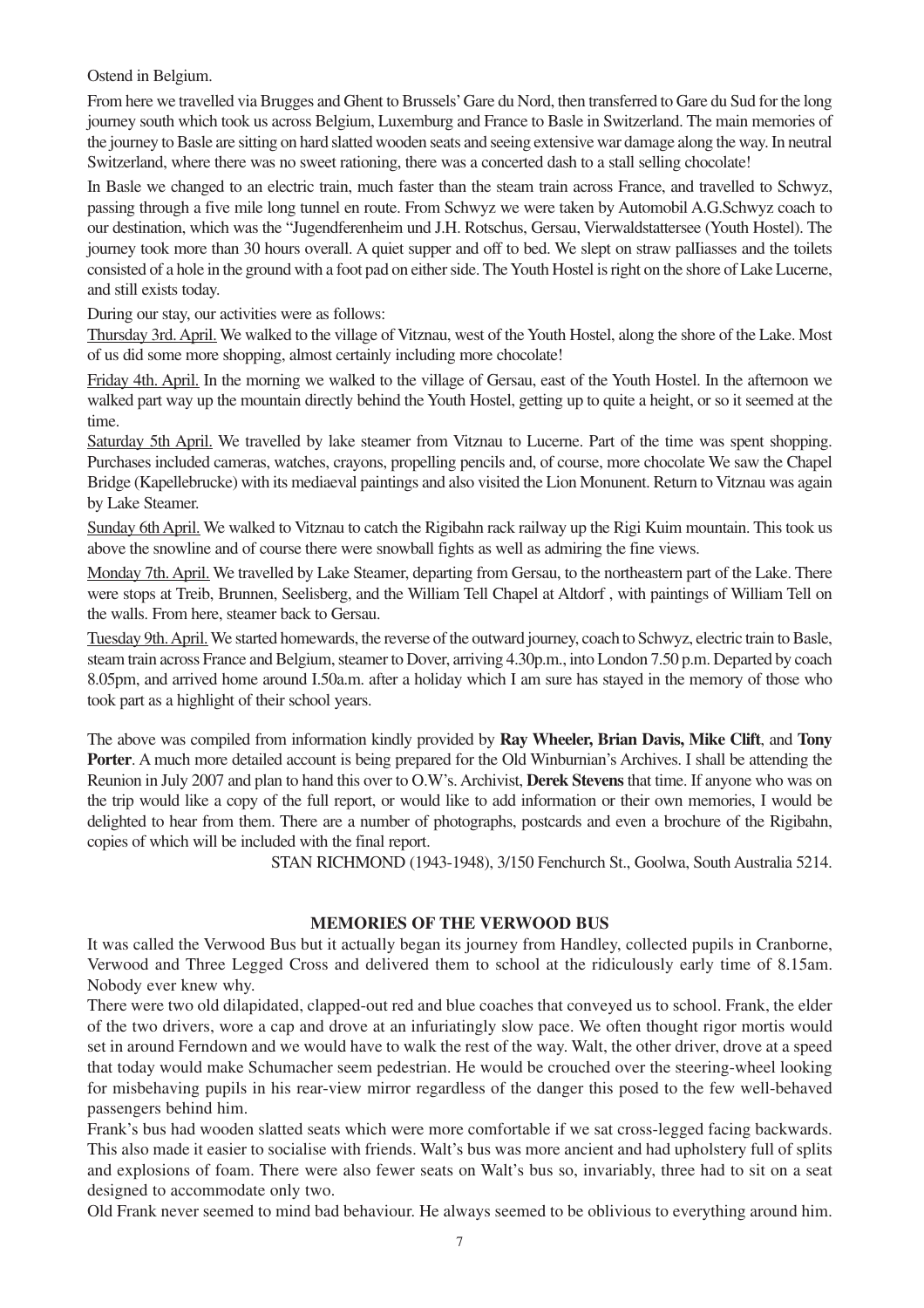

Walt, however, would explode with rage and mete out his favourite punishment. You would be dropped off several stops before or after your normal one and you were made to walk the extra distance home.

Certain behaviour on the bus was unacceptable. Reading in particular was frowned upon as being anti-social. I recall picking a fight with a very studious boy who persisted in reading on the bus after being warned! Doing one's homework was also taboo but the copying of someone else's homework was actively encouraged!

Wearing school caps was not permitted until the Wimborne boundary was reached when all heads would be ceremoniously covered to comply with School Rules.

Waving and making obscene gestures and remarks to pedestrians en route was the norm, especially to school girls, who regularly were waiting for their own transport to school.

Farting seemed to be obligatory and, on occasions, competitive. It was also seasonal because limited ventilation in the winter made it a less popular activity. In the summer plenty of fresh air was available to assist in restoring normal breathing patterns. Rolled up school caps provided the ideal breathing protection in these circumstances.

I was Bus Prefect in my last year which was the first year that the girls were admitted to the school. I think we had two or three on the bus. Norah and Anita boarded before Verwood and stoically sat together. They survived in spite of intimidation from those around.

Not only did we get to school before anyone else but the Verwood bus didn't leave until 4.45pm. We had to spend three quarters of an hour in the Prep room doing our homework in complete silence. The kids on the Verwood bus had a lot to put up with. For the five or seven years we were pupils at the school nobody ever saw us arrive or leave the premises at the end of the day. We were though a happy bunch and, in the years I travelled on it, miraculously we never had an accident or even a flat tyre.

#### **MERVYN FRAMPTON (1947-54)**

#### **LOOKING BACK**

#### *Being some reflections on the years 1936-43 at Queen Elizabeth's Grammar School, Wimborne.*

It was a long day - out of the house at 7.30am Monday to Saturday and not home again until 5.45pm, except on Tuesday or Thursday when we could have half a day, also Saturday when we arrived home around 2.30pm. I guess we got used to it and I was lucky living near Daggons Road station. I reckon we must have walked at least 700 miles between school and Wimborne station over the years. However, it is an ill wind that blows nobody any good so, on many occasions, instead of hanging around on half-days waiting for a train we went to Newman's boat-hire near the bridge and learned to row on the Stour to Julian's bridge and back. There seemed to be more water and less weed then.

What did Forms A and B mean? Looking back, maybe it meant the clever kids were 'As' and the rest in 'Bs' or perhaps it was down to ages. As the years passed and I met the ups and downs of life I came to the conclusion that, no matter how hard I worked, I would never be in the same league as those few bright boys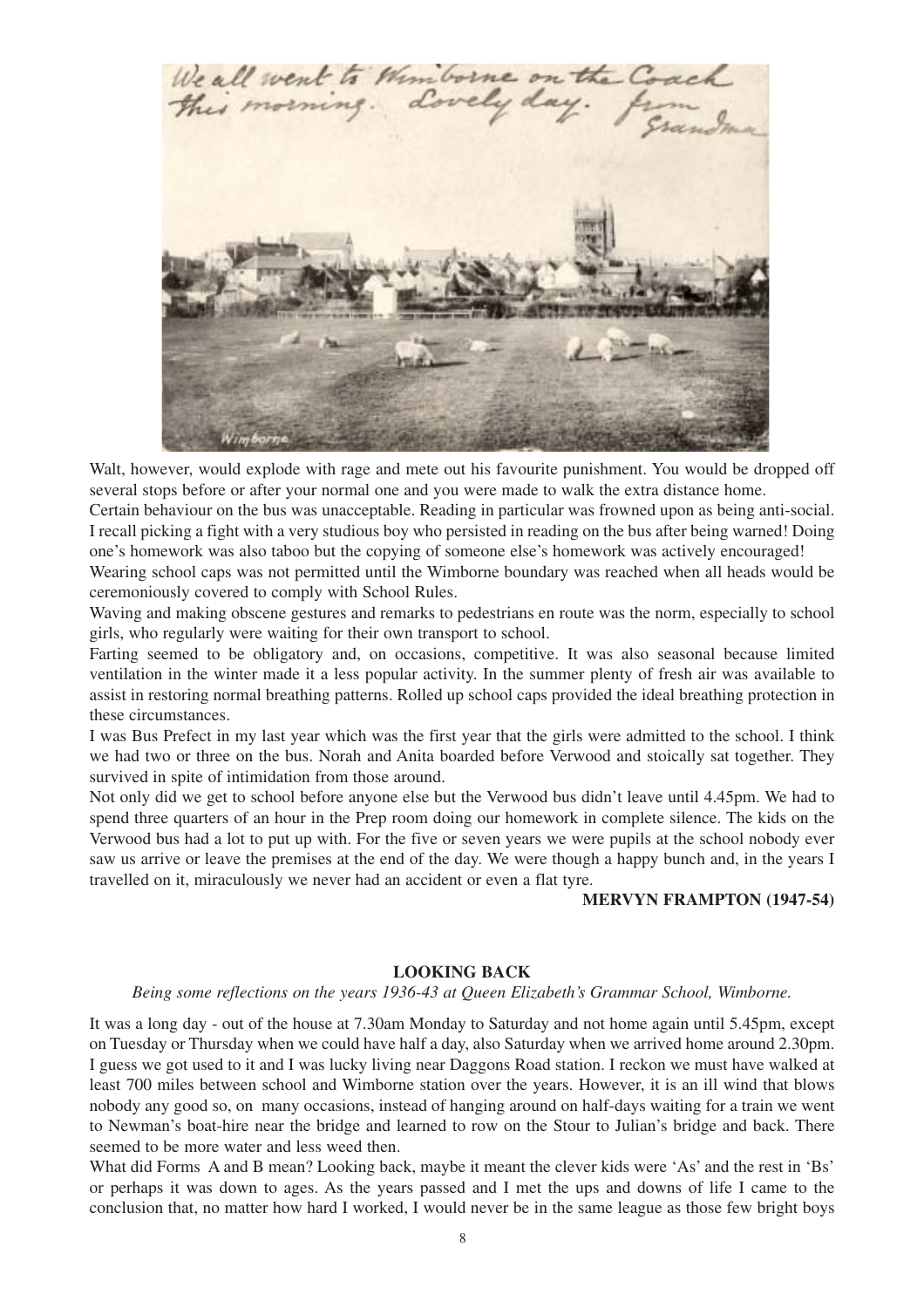who were due to have their names on the HSC board in Big School for they took things so easily in their stride. Of course, it was a question of Intelligence Quotient and I did not have a high one, nor did I have an analytical mind. A bit of plodder, I fear, but surprisingly when plodders get really interested in a subject sometimes miracles do happen.

The French lessons from **'Tich' Drury** have stood me in good stead. All that conjunction of verbs done orally by the class whilst 'Tich' collected his thoughts for the coming lesson were worthwhile and enabled me to communicate to some extent thereafter. **Mr Huntingdon, 'Hunty'**, was lost to the call-up but some of it remained. I guess in those days, as we looked up at the vapour trails of air battles above, our choice of subjects was guided by the staff available to teach them and **'Tipper' Airey** would sometimes join in. A few other things come to mind.

eg. Can you ever win races if your legs are short?

Can you ever do large numbers of press-ups if you have short arms and small muscles?

Can you ever take part in out of school activities if you miss your train home miles away? Why was I chosen for a prefect's job?

What was on the other side of the high brick wall beyond the large lime tree beyond the rifle range?

These days would Health and Safety allow young boys to swim in the cold River Allen, but it was all we had most of us being country boys?

One remembers **'Maggie' Holmes** urging us to dissect frogs and rabbits in the old Biology lab. Then there was **Mr Jolly** who taught us clueless boys how to appreciate opera and classical music, a change from our previous teacher who wanted non-singers on the back bench! There was the daily chore at lunch-time moving and setting tables and chairs in Big School, ordered by prefects operating a press-gang system for workers. Seniors could sometimes go to the war-time cafe opposite the Priest's House. Was it called the British Restaurant?



Looking back, I guess it was a lucky break not to lose my life during the war. I was lucky to be taught new subjects at a higher level and gain some qualifications for my future life. I was lucky to make friends and study with some great and clever people. Some of these people are still in touch. There was discipline and a good spirit. However, I do wish somebody had taught me how to mend taps and do a bit of DIY. They say that all you need can be found in books or the Internet now but what about the tricks of the trade? It would have been handy later on with a wife and family. Perhaps the ...

There is, of course, so much more I could say but space does not permit any more of my ramblings!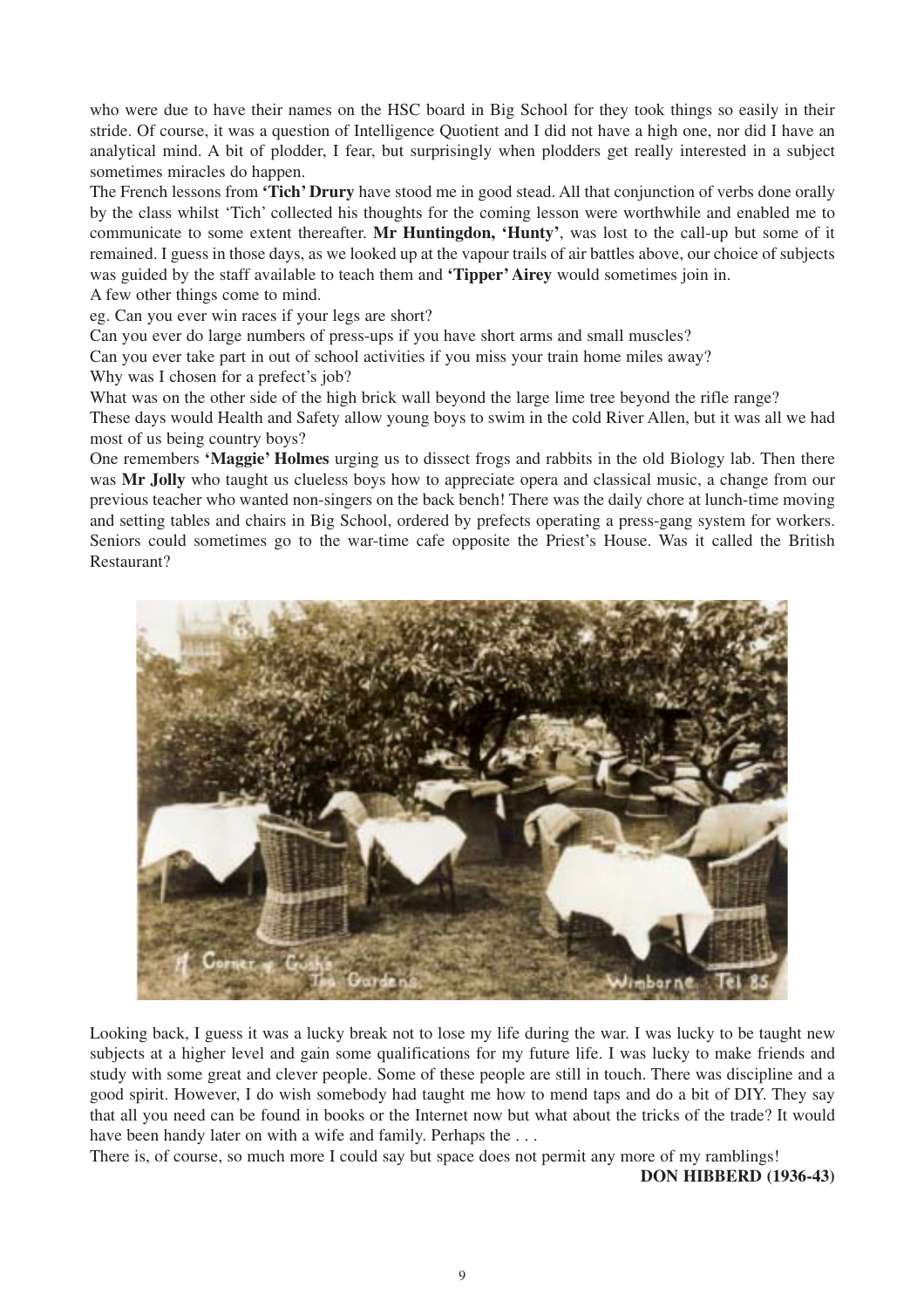# **CORRESPONDENCE AND NEWS OF OWS**

*(I am indebted to my friend Len Pearce for the following news of Richard Lock, Tony Carter and Harry Wells).*

### **RICHARD LOCK** (Left in 1943)

Back in March, in the Letters section of the Wimborne Community Magazine, there was a letter signed Richard Lock, from Blairgowrie in Scotland. The writer mentioned several things of a local nature, including residing at Sturminster Marshall and marrying a young lady from Wimborne. Len Pearce read this letter and remembered a Dick Lock from Sturminster who had married a Jean Willis from the Leigh Park area in Wimborne and that they had moved to Scotland several years ago.

A quick look at the "the phonebook.bt.com" web site, produced an address and telephone number, so Len rang him. During the next half hour he discovered that sadly, Dick has been a widower for the last few years. Their chat ranged over WGS and former staff and pupils, together with Dick's life, including his friendship with Frank Shears and their football activity whilst the remainder of their form 'square bashed' with the School Cadet Corps.

Dick served for 30 years in the RAF during which time he and his family travelled all over the world. On his retirement, he returned to Sturminster Marshall and then worked in Poole for the RNLI. When he retired from there, Jean and Dick decided to move to Scotland where their children and grand-children lived.

Dick was surprised that his letter had been published but pleased that someone from WGS had contacted him and agreed that because of the distance, he would not be able to attend any reunions.

#### **TONY CATER** (1935 - 41)

After leaving WGS, where he was a boarder, Tony joined the Army and served in Somaliland, Ethiopia and Kenya and, following his Medical Discharge from the Army, he worked for the government in Tanganyika. Tony left that post to become a hotelier and, in that capacity he later moved from Africa to Australia but did not settle there and returned to run a successful establishment in Rhodesia.

On retirement, he re-located to Durban but, sadly before long, his wife died and he also had to vacate their flat. Tony retutned to the UK where his sister lived in Shoreham-by-Sea. Unfortunately he had a fall which resulted in a broken hip and he now lives in sheltered accommodation in the town. He would like to attand a reunion but he could only do so if he was driven in a car by his sister and the distance would mean an overnight stay.



Tony would have liked to have become an actor but the Headmaster, J.C. Airey knew about this and discouraged from thinking about it. However, his aspirations were recognised by one of the masters, Mr L.H. Mottram, who welcomed him into his family for meals from time to time amd also arranged for him to enter competitions at the Bournemouth Festival where he enjoyed some success. However, his subsequent life prevented him from following his dream.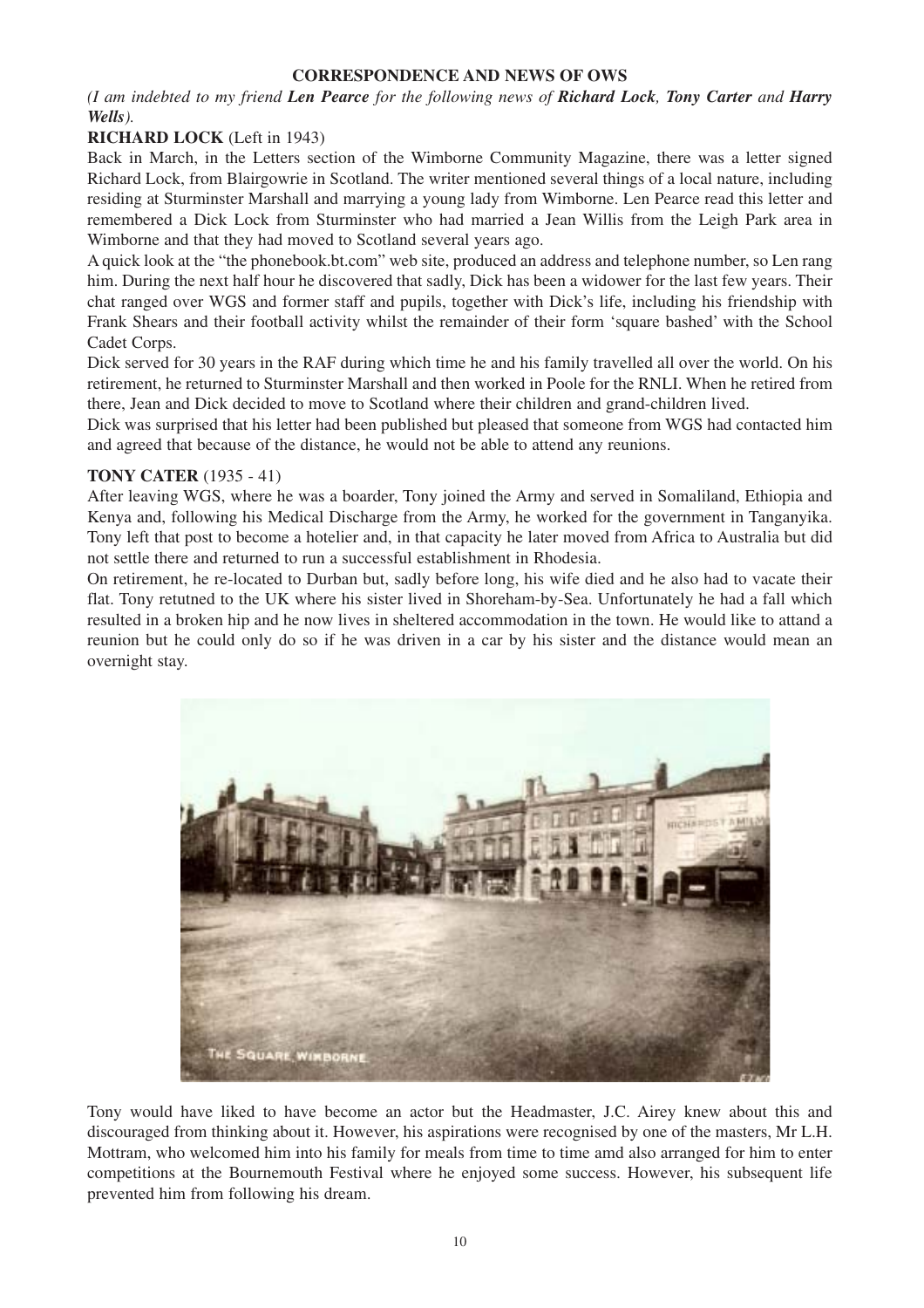Tony's elder brother Ken was a strong supporter of the Old Winburnians and attended our renunions until he died a few years ago.

# **HARRY WELLS** (1935 - 40)

A chance meeting in Wimborne Minster on May Day gave two Old Winburnians the opportunity to chat about pupils and staff of the late 1930s.

Harry Wells from Florida, was in town for a brief visit, when one of the helpers in the Church happened to mention to Len Pearce, who is a Minster Guide, that the couple to whom she was talking came from America and that the gentleman had lived in Wimborne. Len established that the man had lived in the Corn Market, that his name was Wells, then realised he was talking with Harry, whom he had known since pre-WGS days.

After war time service in the Army, Harry had made a career in the Hong Kong Police Force. Whilst there, he and his wife, Barbara, met up with **Joe Mottram**, the younger son of "Motty" who was in the Army and, at that time O.C. the Army mules! They were surprised to know that Joe transfered to the Australian Army and that he had retired to Tasmania.

Harry had attended the 1997 Reunion which he thought was a very worthwhile celebration of the foundation of the School, 500 years ago. He recalled several of the events in his school life and the friends he had made, including **Maurice Herridge, 'Jacko' Butler** and **Ken Cater.**

Harry, now in his eighties, and Barbara, retired to Florida but they occasionally cross "The Pond" to see his brother who lives in Colehill and his sister who lives in London.



# **MICHAEL BULL** (1944 - 46)

Michael wrote some kind words regarding the last edition of The Newsletter and also offered some useful advice regarding the new postage charges and its impact on our costs. We may well take up your suggestion, Michael. He also forwarded a press cutting on his old friend John Wiseman who sadly died later last year. Michael wrote affectionately: 'I remember John when he travelled in the bus from Ringwood to Wimborne. The group included **Ken Bartlett, Bill Ayers** and myself. Happy days!'

# **W.F.E. GIBBS** (1940 - 47)

# *(Bill, as everyone knows W.F.E., wrote the following to Carolyn Kamcke)*

I had hoped to get to the December Renunion but, having recently moved house and down-sized, we have too much on the go to enable us to get away. I have noted next July's date, and we hope to make it then and to combine it with a visit to a NT property we have wanted to see for some time. (It is Tyntesfield in the Bristol area and was the home in the 19th century of an unrelated William Gibbs who made his fortune from the importation of guano!)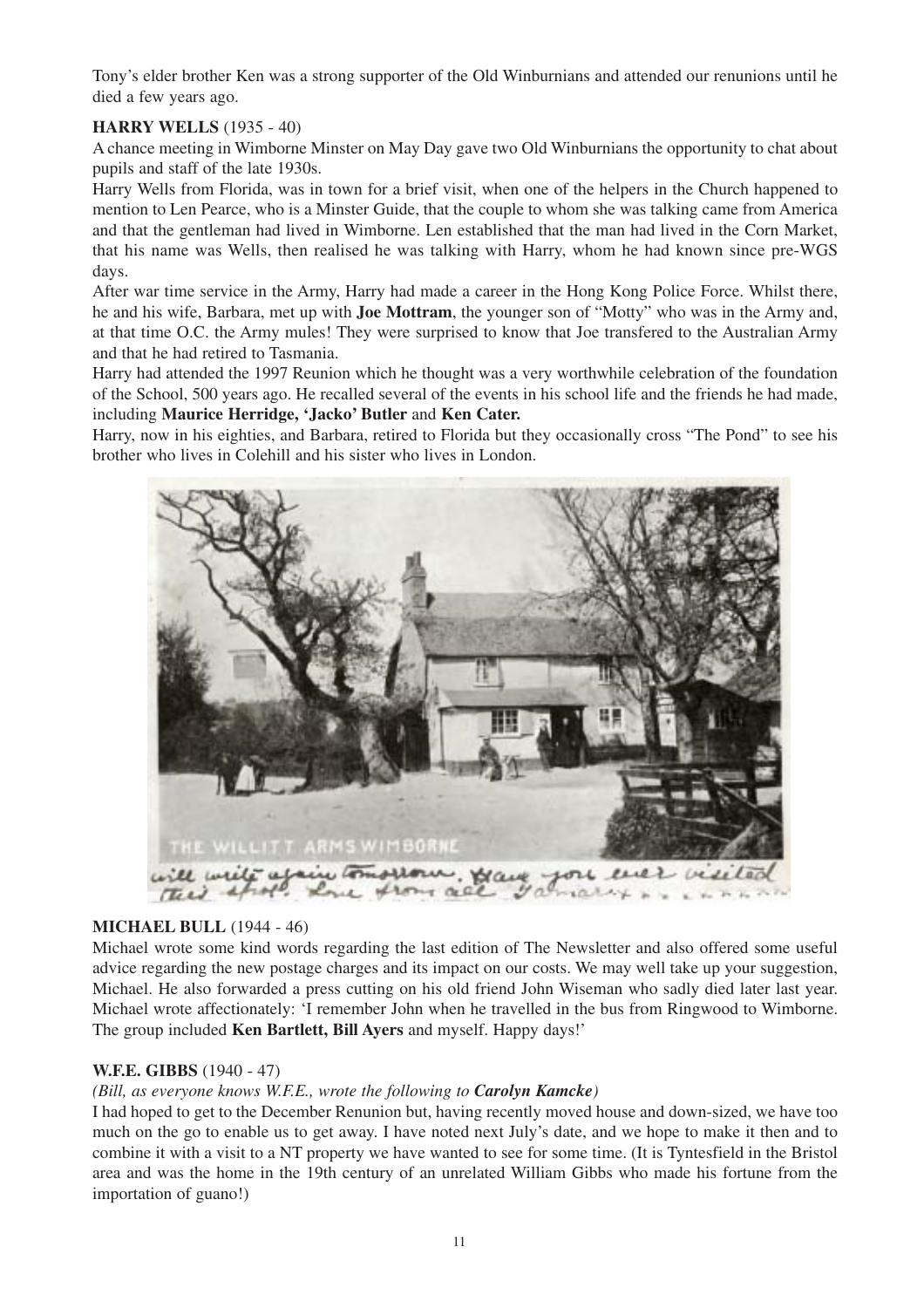As for me, despite the demands of the new home, I have been able to pursue my usual activities - a couple of holidays abroad and my regular commitments in invigilation for the University of London and several chartered bodies (Taxation, Management Accountants, Corporate Treasurers) which at least helps to keep me off the streets.

### **DICK JEFFERY** (1936 - 42)

Dick wrote his usual interesting letter in which he said he had duly acquired a copy of 'Soldiers, Civilians and Stockmen', recommended in the last Newsletter. 'My wife and I, being the vintage of teenagers in the war years, relived those times while viewing it. In spite of the circumstances, they were fulfilling years for us. Something which may be missing for some teenagers today.'

Dick was also pleased to report that, following an item in the last edition, Roy Perry duly made contact with him - their first conversation for a mere 64 years!

He also referred to one of the best-loved of all our old teachers, notwithstanding his sometimes fierce demeanour when we were tiny, short-trousered innocents, namely **Albert Maiden**. Dick wrote: 'I wonder how many can remember him as the Scout Master in the school's Scout troop? I can still vividly recall a weekend camp in Merley House grounds when about ten of us loaded up a sort of barrow boy's truck with all the tents and equipment and pushed it from the school to the site via that long hill up to where Merley railway gates were - and beyond.'

Dick regrets that he cannot get down to reunions but he did enjoy a mini-reunion with **Judy Hutchins (nee Slater)** and their respective spouses in Angelsey in December. He asks if there are any other OWs in the locality. If so, please write to Dick at Eryiwen, Lon Tudur, Llangefni, Anglesey, LL77 7HP.

### **TONY LEIGH** (1949 - 54)

Tony sent his Christmas greetings from Texas (1418 Tilman Drive, Richmond, Texas) to everyone who remembered him. Of course, Tony, I remember you very well. I do hope, as you say, that you will make it to one of our reunions before you 'kick the bucket'!

### **STAN RICHMOND** (1943 - 48)

I have been pleased to feature Stan's contribution earlier in the newsletter. Stan is hoping to grace us with his presence in July when he will be assured of a most warm welcome. Stan reiterates the importance of the Newsletter for those most scattered about the globe. 'It was solely through its existence that **Ray Wheeler, Mike Riggs** and myself were able to make contact'. It is very rewarding when we receive such kind comments, Stan.

#### **JAN RICKETTS (nee PERRY)** (1959 - 64)

I hope Jan's communication problems are resolved. I note that she did hope to attend in July with her friend **Mary Pope (nee Bishop)** but I fear, to judge by my list earlier, that she didn't make it. Better luck next time, Jan!

#### **DAVID SINGLETON** (1951-57)

David certainly had a busy 2006 with his responsibilities in the American Chemical Society, his wine-tasting expeditions and family matters. I understand David suffered a health scare but hope this is now satisfactorily resolved. All the best from all your old friends, David. Do look us up when next you are over.

#### **RICHARD WHITE** (1943 - 48)

Richard wrote an interesting letter from Weymouth where he has recently retired as church organist in the Salisbury diocese after 60 years - 'my last 14 years as Director of Music at All Saints, Wyke Regis.' Don't you think you are a bit young to retire, Richard?!

He also wrote nostalagically of the days he and **Stan Richmond** were at Colehill school together and those days in the early 1940s when 'we used to miss lessons in order to tie up bundles of newspapers and collect bags of acorns for the pigs - all in aid of the war effort.' *(I wonder if John Dacombe used to 'dig for Victory' in Churchill's era? I do seem to recall he was present at Bradman's last Test. He did once claim, I understand, that he could turn the ball even more sharply than Eric Hollies in the halycon days of his youth).* Richard also remembered 'cycling from Colehill to King Street when he would get an occasional lift from **'Tich' Dury** in his car or **'Motty'** in his sidecar!'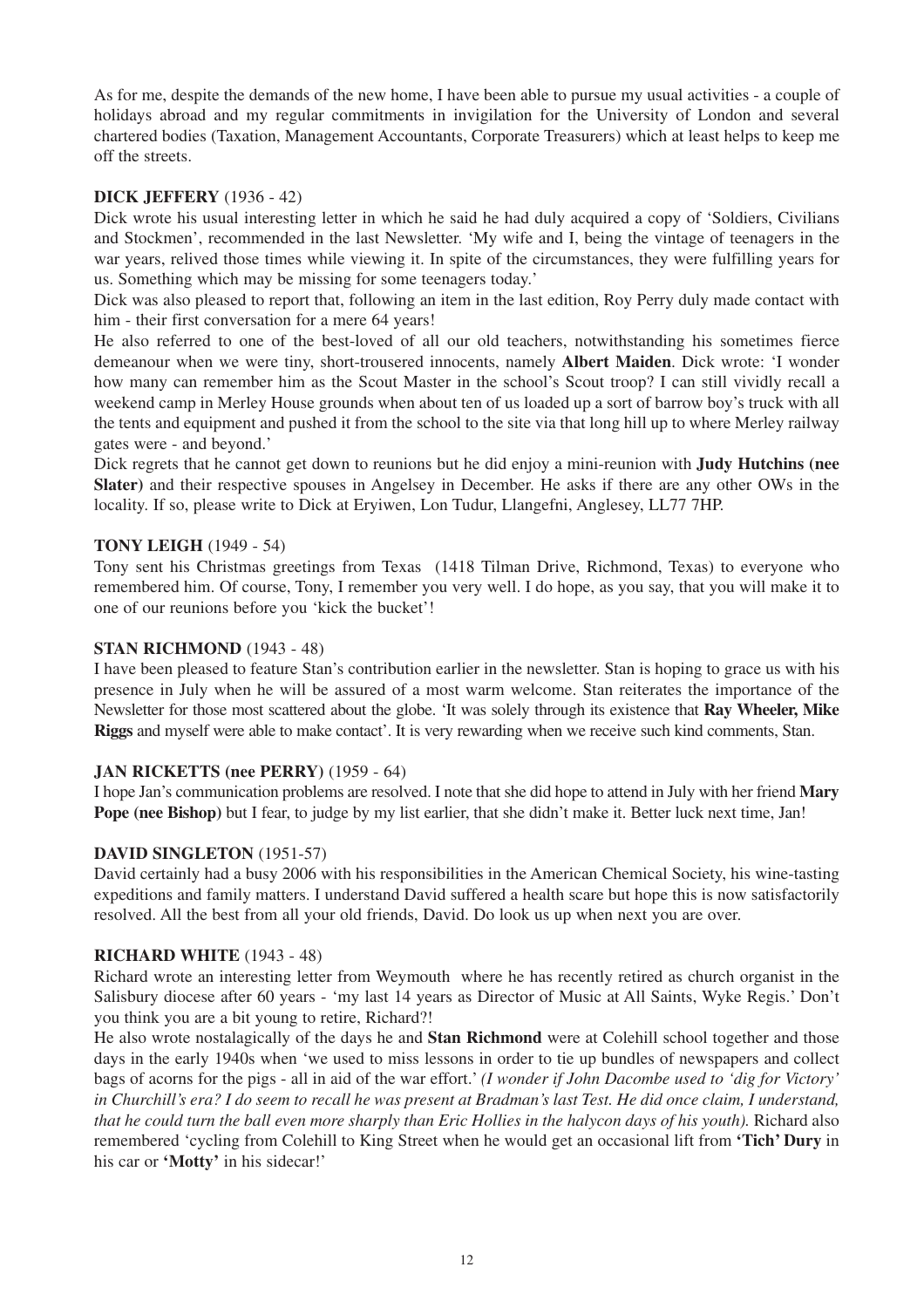### **OBITUARIES**

#### **JOHN GOULD** (late 1930s)

John left England in the early 1950s to begin a new life in Australia. He achieved considerable distinction in his career becoming the Chief Accountant of the Bank of Australia. This was after beginning as a humble bank clerk at Blandford and Fordingbridge. John passed away in December '06. We send our sympathy to John's family.

#### **WALTER ANTHONY GRINEAU** (1933 - 39)

We learned of the death of Walter (better known as 'Tony') from his family a couple of months ago. Tony attended QEGS until he was fifteen. I have no particulars of his civilian career but he did serve with distinction in the Royal Marines in WW2. Tony spent the last couple of years of his life in a local retirement home and died peacefully in January. His family gave Tony a moving 'send off and the local branch of the Marines provided a guard of honour, two standard bearers and the coffin was draped with the Union Jack and his medals. A bugler from the Marines camp at Poole played the Last Post.' We send our condolences to Tony's family.



# **JOHN WISEMAN** (1942-47)



John as we like to remember him

I received several press cuttings relating to John who died in October last year. It is evident from the length of the obituaries that John achieved much in his life and earned the love and respect of a vast number of friends and acquaintances.

John was born in Ringwood and began his career with Unilever. After a spell in the paint industry he became Senior Area Manager with the brewers Whitbread & Co. Throughout his life he loved and played competitive sport with great passion and no little skill. He was a fine rugby player and cricketer in his youth but later achieved even more success in bowls. He was selected for England on no fewer than 38 occasions and played innumerable times at county level. By common consent John was an oldfashioned sportsman and deeply regretted the decline in standards of sporting etiquette and behaviour.

At QEGS and with Ringwood Musical and Dramatic Society he showed great prowess as a singer and actor. He was married to Pauline and had two sons, Mark and Paul, and ten grandchildren. John died after fighting a valiant and brave battle against cancer in a hospice in Somerset aged 74. We send our sympathy to his family. John was a remarkable man and will clearly be sorely missed by very many people.